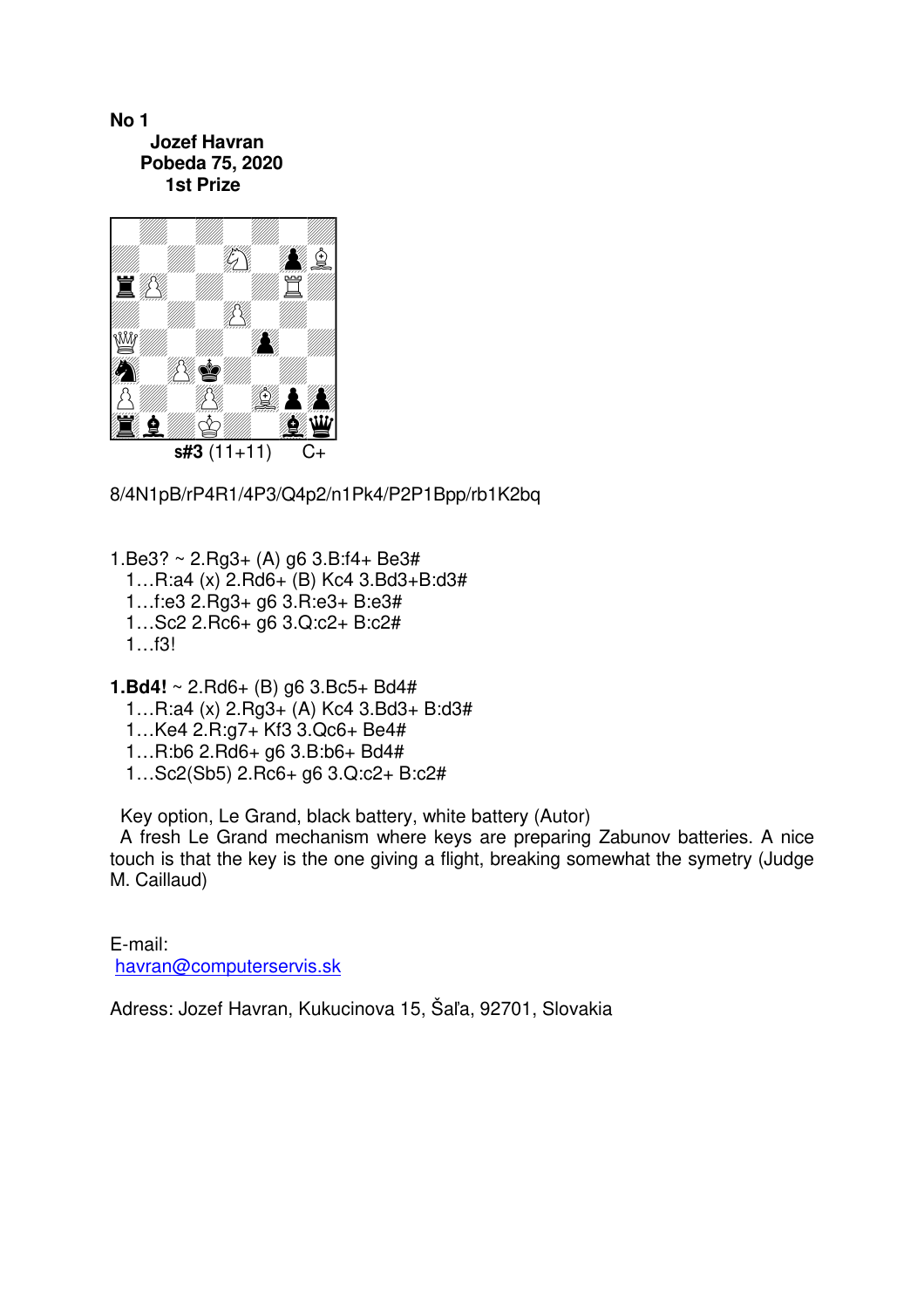**No 2 Jozef Havran Polski Zwiazek Szachowy 2019 4th Prize** 



4nR2/4R1pp/2PQ1nNb/5kpP/3Pp1r1/3pKp1B/3P1BN1/8

1.Qd8? z 1…h:g6 (a) 2.S2h4+ (A) g:h4# 1…f:g2 (b) 2.S6h4+ (B) g:h4# 1…Sd6! 1.Sh8? z 1…f:g2 (b) 2.Qf4+ (C) g:f4# 1…S:d6 (c) 2.S2h4+ (A) g:h4# 1…g6! **1.Se1!** z 1…S:d6 (c) 2.S6h4+ (B) g:h4# 1…h:g6 (a) 2.Qf4+ (C) g:f4# 1…Sc7 2.Qd5+ S:d5#

Theme: Z-32-33

E-mail: havran@computerservis.sk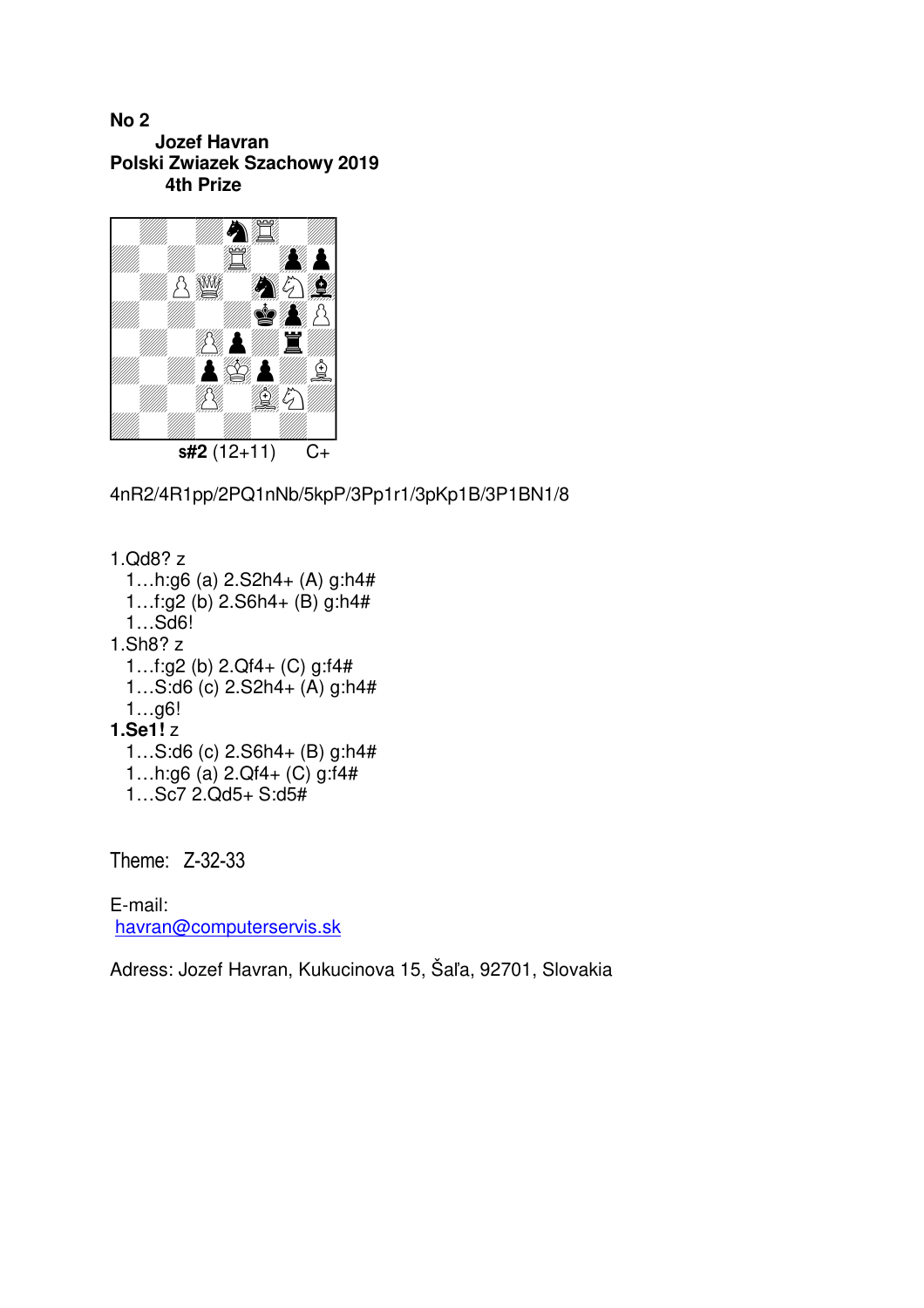**No 3 Jozef Havran PAT a MAT 2020-2021 3rd prize** 



8/p1PpB2n/Qp1K1p2/6N1/3k4/N1prp1P1/3bp3/8

- 1.Qb7? 2.Sc2+ A Kc4+ 3.Qd5+ R:d5# 1…e1S x 2.Sf3+ B S:f3 3.Qe4+ K:e4# 1…c2!
- **1.Qb5!** 2.Sf3+ B Ke4+ 3.Qd5+ R:d5# 1…e1S x 2.Sc2+ A S:c2 3.Qc4+ K:c4# 1…c2 2.B:f6+ S:f6 3.Qb4+ B:b4# 1…f:g5 (S:g5) 2.Sc2+ Ke4+ 3.Qd5+ R:d5#

Theme: leGrand

E-mail: havran@computerservis.sk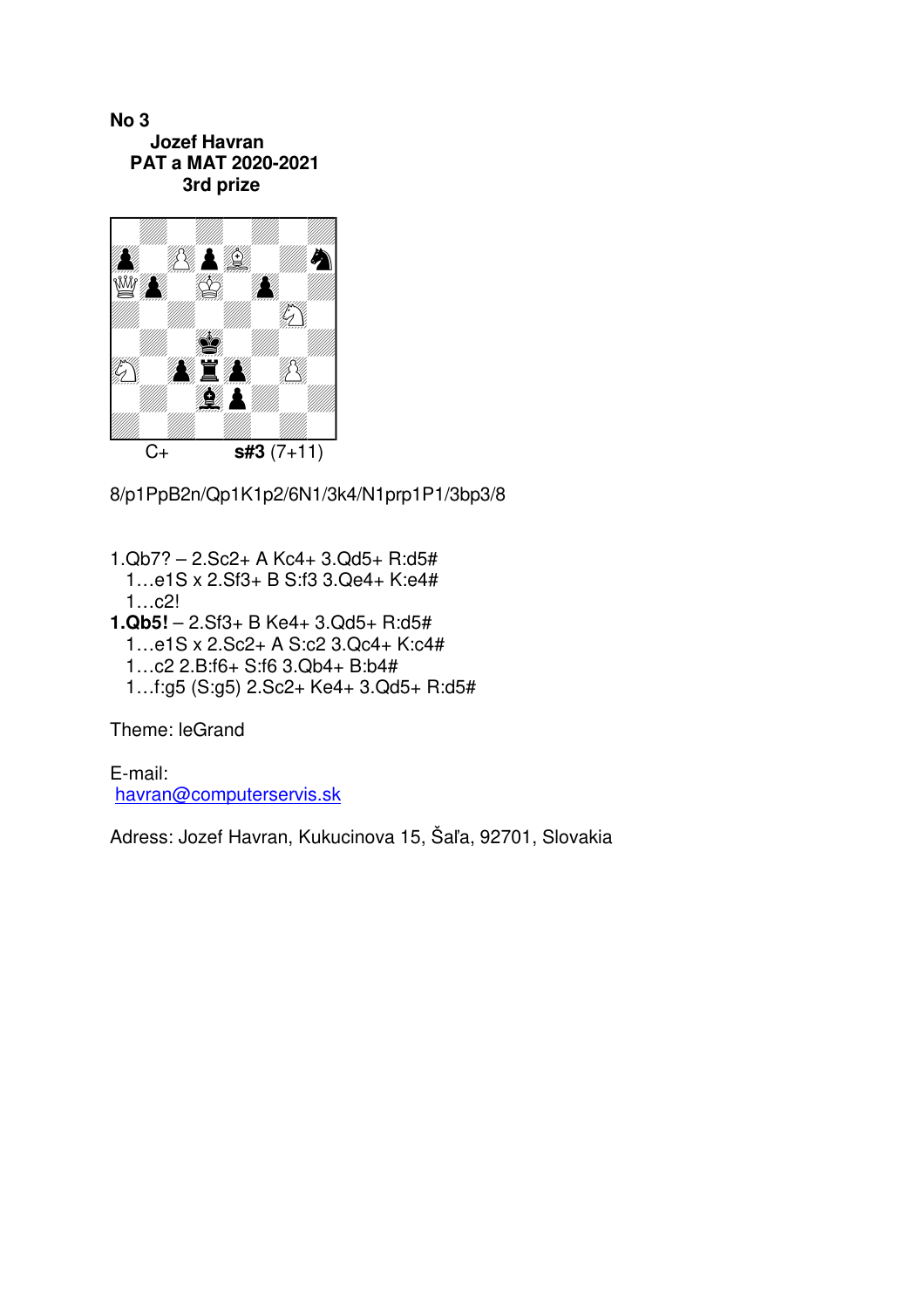## **No 4 Jozef Havran Schwalbe 2020, no award**



2NQ3N/2p1P1p1/n1P3R1/r3k1Kb/p5Rp/2P1p3/4P1n1/7r

- 1.Qd7? 2.Re4+ A K:e4+ 3.Qf5+ R:f5# 1…Sc5 x 2.Re6+ B S:e6+ 3.Q:e6+ K:e6# 1…B:g6 2.e8Q(R)+ B:e8 3.Qe6+ K:e6# 1…Sf4 2.Sf7+ Ke4+ 3.Qf5+ R:f5# 1…B:g4! **1.Qd3!** – 2.Re6+ B K:e6 3.Qf5+ R:f5#
- 1…Sc5 x 2.Re4+ A S:e4+ 3.Q:e4+ K:e4# 1…B:g6 2.S:g6+ Ke6+ 3.Qf5+ R:f5# 1…B:g4 2.e8Q(R)+ Be6 3.Qe4+ K:e4#

Key option, Le Grand, battery

E-mail: havran@computerservis.sk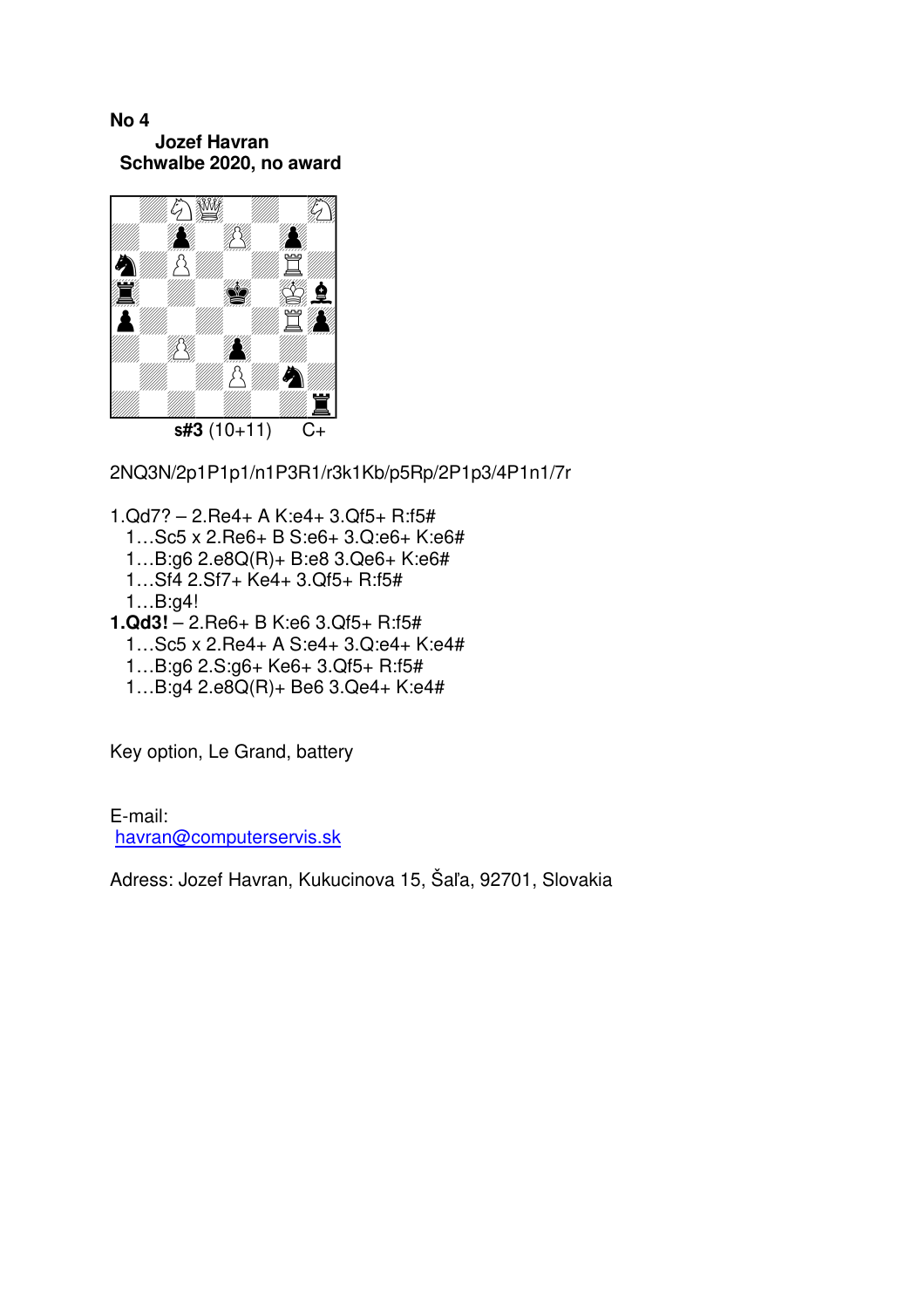## **No 5 Jozef Havran Československý šach 2020, no award**



8/8/3pN3/1p1Pp3/1B1P4/1P1Nk1p1/5pB1/3R1K1n

White to play

 1...e:d4 (a) 2.B:d6 (A) b4 3.B:g3 S:g3# 1...e4 (b) 2.Rd2 (B) e:d3 3.Re2+ d:e2#

1.Sc1? e:d4!

1.Rd2? e4!

1...e:d4 2.Jb2

- **1.Sb2!** z
	- 1...e:d4 (a) 2.Rd2 (B) d3 3.Re2+ d:e2# 1...e4 (b) 2.B:d6 (A) b4 3.B:g3 S:g3#

Theme: Reciprocal changes

E-mail: havran@computerservis.sk